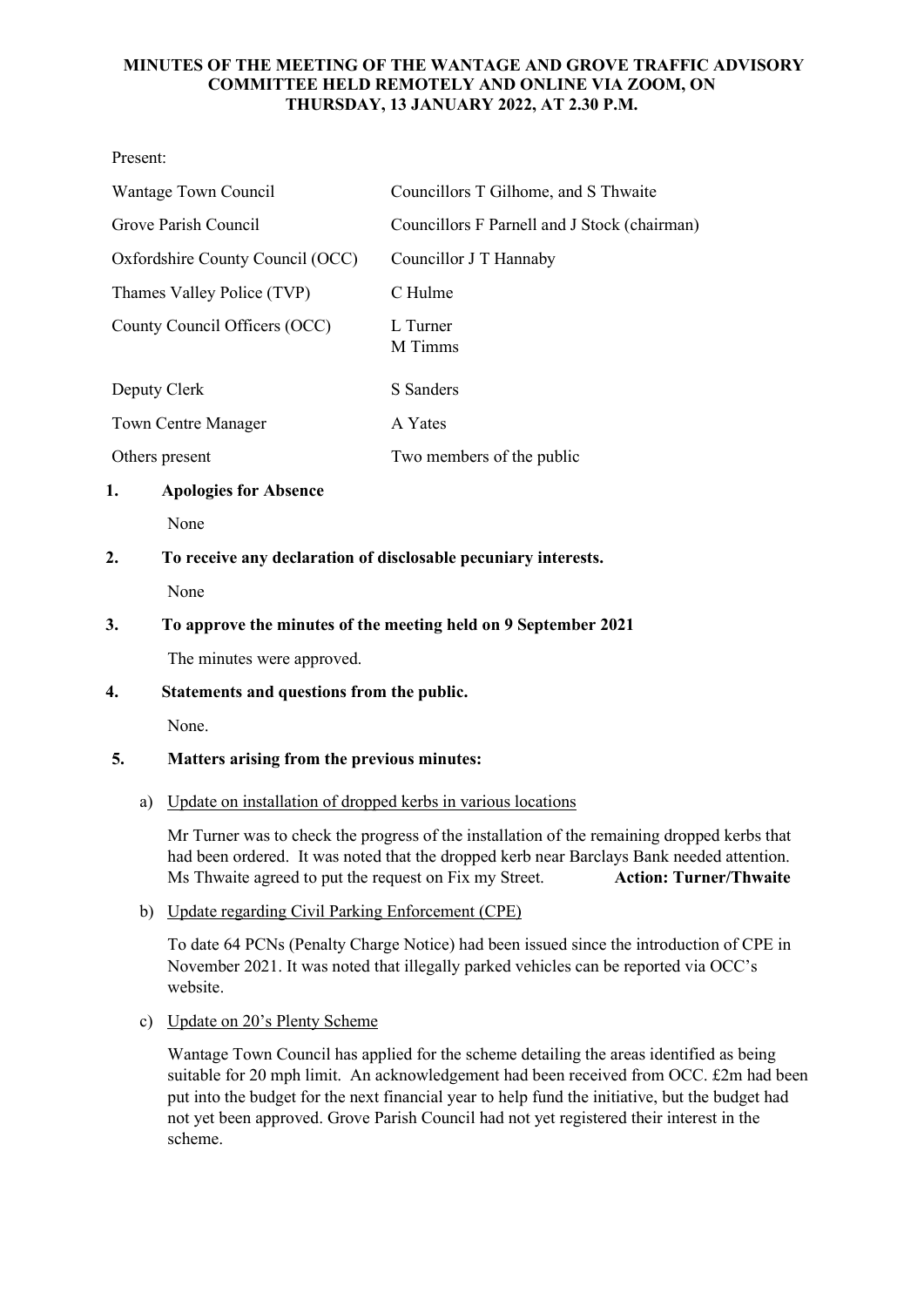#### **MINUTES OF THE MEETING OF THE WANTAGE AND GROVE TRAFFIC ADVISORY COMMITTEE HELD REMOTELY AND ONLINE VIA ZOOM, ON THURSDAY, 13 JANUARY AT 2.30 P.M.**

d) Update on speed of traffic on A417 near King Alfred's school (West Site)

An old faulty VAS has been replaced in East Challow. Two new units were to be installed by the developer Crest Nicholson.

e) Update on suitability of access for mobility scooters and wheelchairs to the East Gate site, Springfield Road by the footway connecting to Charlton Road.

A planning application had been submitted to the District Council by the developer for the steps that had been installed and that had deviated from the planning permission. There had been 26 objections received to date about the installation of steps. The application has not yet been determined.

f) Update on school buses parking on Portway and Seesen Way

The plans to enable school buses to park at the leisure centre have been put on hold by King Alfred's Academy as it is not their priority. Councillor Hannaby will arrange a meeting with King Alfred's Academy to discuss the situation. **Action: Hannaby Action: Hannaby** 

g) Update on loose manhole covers in Wallingford Street and Portway

Some of the loose manhole covers had been fixed. It was noted that two Thames Water manhole covers had been poorly repaired. Three manhole covers had been repaired near St Katharine's Care Home but were still making a loud noise when vehicles drive over them. A permit is required for work to be carried out on the highway. Mr Timms to chase.

**Action: Timms**

h) Update on request for HAMP (Highways Assessment Maintenance Programme) – Mill Street

Mr Timms agreed to put the request on Street Manager - Street Manager has replaced HAMP. **Action: Timms**

i) Update regarding improvements to signage near Charlton Primary School

A feasibility study was being carried out by OCC regarding a crossing. A site visit was due at the end of January.

j) Markings on paths around Grove (reading TX2)

The markings indicate areas to be surfaced (slurry seal). The work was due to take place in December but it was reported that it had not yet been carried out. Councillor Hannaby to chase this. **Action:Hannaby**

k) Update on installation of SIDs (Speed Indicator Devices)

OCC had installed poles in Mably Way, Main Street, Denchworth Road (near the Baytree Public House) and Mayfield Avenue, Grove. The SIDs had been received, one had been installed on Denchworth Road and the remaining two were to be installed shortly. The three SIDs will be moved around periodically**.**

l) Raised utility cover – Mayfield Avenue

Mr Timms was to investigate the raised utility cover near King Cup Green, Mayfield Avenue. **Action: Timms**

m) Problems with footpath from the aeroplane at Denchworth Road to Recreation Lane

It was noted that the work was still in progress but there were concerns that the new footway is not continuous resulting in pedestrians having to cross the road twice. It was not understood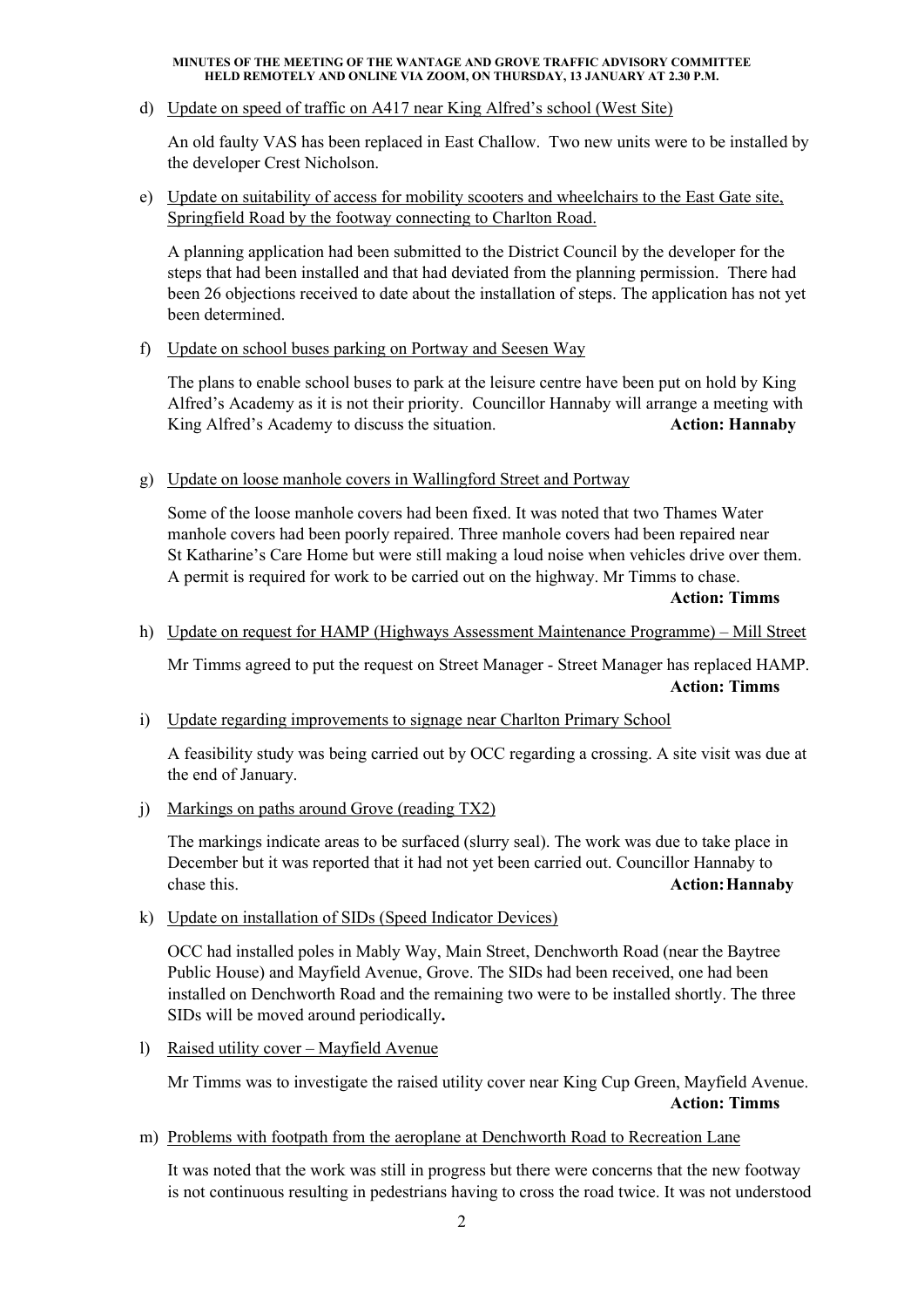#### **MINUTES OF THE MEETING OF THE WANTAGE AND GROVE TRAFFIC ADVISORY COMMITTEE HELD REMOTELY AND ONLINE VIA ZOOM, ON THURSDAY, 13 JANUARY AT 2.30 P.M.**

why the road had been designed this way. Councillor Hannaby was to contact the Road Agreements Team. There was no update. **Action: Hannaby Action: Hannaby** 

### n) Update on cycle track from Lark Hill to Lockinge

Oxfordshire County Council had agreed to design the track using their funds which will be reimbursed from funds from the Kingsgrove development.

## o) Update on installation of benches- Charlton Village Road and Mably Way

A suitable location at Mably Way had been found to install a bench opposite the entrance to the Mably Way Health Centre. There was to be a new bus stop along the stretch of road to serve the new bus routes. The Deputy Clerk was to liaise with OCC to find out if the new bus stop could be placed next to the site for the new bench. It would not be possible to install a bench near the bus shelter on Charlton Village Road as the location was not suitable.

**Action: Deputy Clerk**  p) Update on temporary pedestrianisation area (western end of Market Place)

An ETRO (Experimental Traffic Regulation Order) had been implemented by OCC enabling the area to remain closed – it will operate for a maximum period of 18 months from 3 January 2022. There will be a consultation. OCC will then consider whether the provisions of the ETRO should remain in force indefinitely.

q) Update on maintenance to roundabouts – Mably Way

The vegetation on the roundabouts causing visibility issues had been cleared.

**6.** Matters referred by Grove Parish Council

Grove Parish Council had received complaints about the changes to bus routes - there was insufficient information given prior to the changes. Bus stop signs would need to be removed from the stops that are no longer used. The Deputy Clerk agreed to speak to OCC to ensure this is done. Once the road works have finished Grove Parish Council will look at what bus shelters can be added within their parish. **Action: Deputy Clerk**  $\blacksquare$ 

- **7.** Matters referred by Wantage Town Council and others
- a) Buses using Mill Street

A member of the public had raised concerns about buses using Mill Street contravening a traffic sign prohibiting vehicles exceeding a weight limit of 7.5 T. Mr Hulme confirmed this is a goods vehicle restriction- it does not apply to buses.

b) Signage into the Market Place from Mill Steet to stop vehicles turning right

It was agreed that a bollard (as used at the eastern end of the Market Square) with a keep left arrow could be installed on the small island at the western end of the Market Square. It was noted that vehicles were still turning right from the Newbury Street approach despite the installation of directional bollards and additional signage. This was to be monitored.

**Action: Turner**